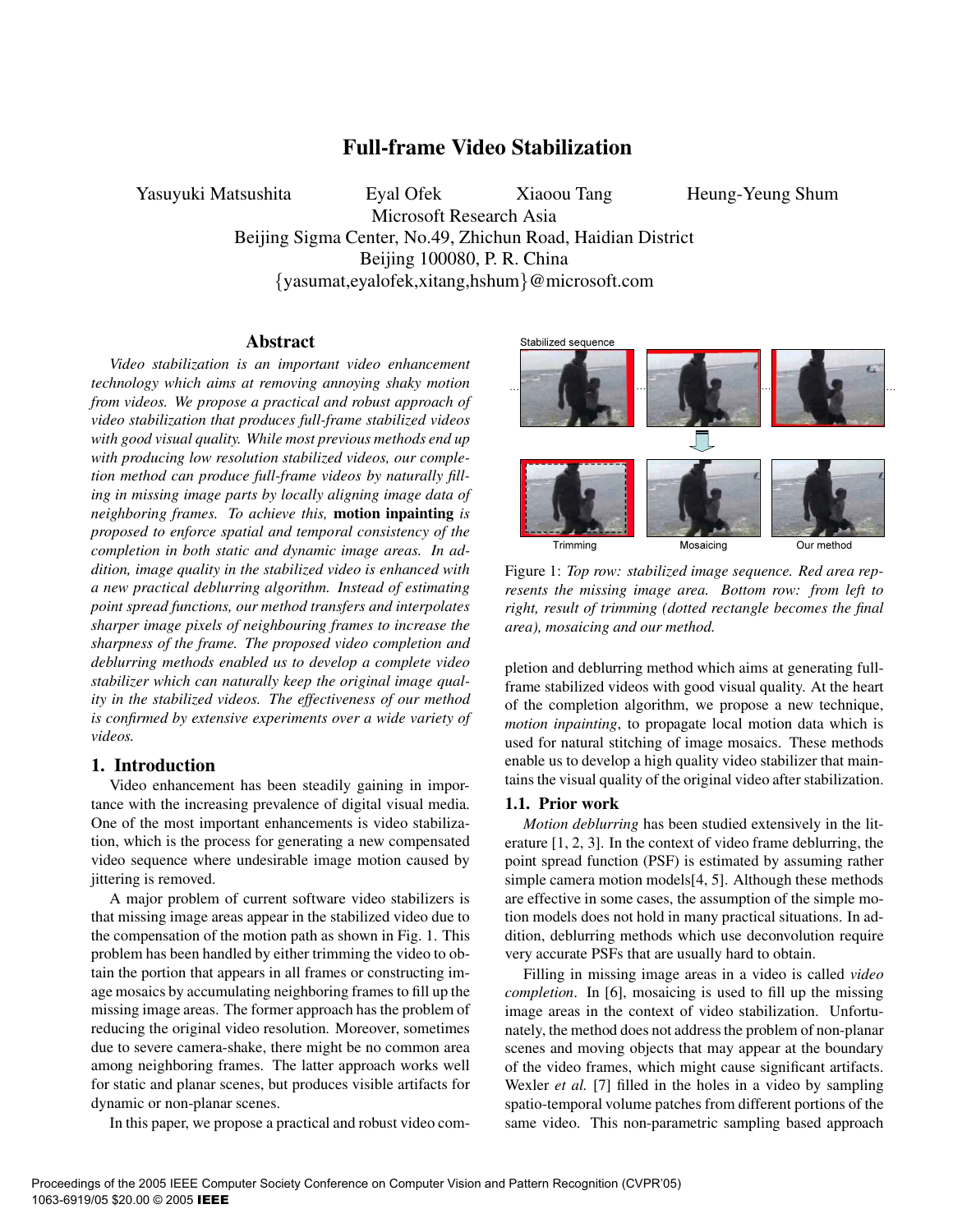produces a good result; however, it is highly computationally intensive. Also, it requires a long video sequence of a similar scene to increase the chance of finding correct matches, which is not often available in the context of video stabilization. Jia *et al.* [8] took a different approach to solve the same problem by segmenting the video into two layers, i.e., a moving object layer and a static background layer. One limitation of this approach is that the moving object needs to be observed for a long time, at least for a single period of its periodic motion; therefore, the method is not suitable for filling in the video boundaries where a sufficient amount of observation is not guaranteed.

#### 1.2. Proposed approach

The limitations of the previous approaches and practical demands motivated us to develop effective completion and deblurring methods for generating full-frame stabilized videos. This paper has two primary contributions.

Video completion with motion inpainting: First, a new video completion method is proposed which is based on motion inpainting. The idea of motion inpainting is propagating local motion, instead of color/intensity as in image inpainting [9, 10], into the missing image areas. The propagated motion is then used to naturally fill up missing image areas even for scene regions that are non-planar and dynamic. Using the propagated local motion as a guide, image data from neighboring frames are locally warped to maintain spatial and temporal continuities of the stitched images. Image warping based on local motion was used in the de-ghosting algorithm for panoramic image construction by Shum and Szeliski [11]. Our method is different from theirs in that we propagate the local motion into an area where the local motion cannot be directly computed.

Practical motion deblurring method: Second, we address the problem of motion blur in the stabilized videos. While motion blur in original videos looks natural, it becomes an annoying noise in stabilized videos because it does not match the compensated camera motion. Furthermore, mosaicing without appropriate deblurring results in inconsistent stitching of blurry and sharp images. To solve this problem, we propose a practical deblurring method which does not require accurate point spread functions (PSFs) which are usually hard to obtain. Instead of estimating PSFs, we propose a method to transfer sharper pixels to corresponding blurry pixels to increase the sharpness and to generate a video of consistent sharpness. The proposed deblurring method is different from super-resolution methods such as [12] in that our method only transfers pixels from sharper frames and replaces pixels by weighted interpolation.

In the rest of this paper, Sec. 2 describes global and local motion estimation and smoothing methods which are used in our deblurring and completion methods. The video completion algorithm based on motion inpainting is described in Sec. 3. Sec. 4 presents the proposed image deblurring method. In Sec. 5, we show results of both stabilization and additional video enhancement applications. Conclusions are drawn in Sec. 6.

# 2. Motion Estimation and Smoothing

This section describes motion estimation methods which are used in the proposed deblurring and completion method. Sec. 2.1 describes the method to estimate interframe image transformation, or global motion. Local motion which deviates from the global motion is estimated separately as described in Sec. 2.2. The global motion is used for two purposes, stabilization and image deblurring, while the local motion is used for video completion. Sec. 2.3 describes the motion smoothing algorithm which is essential for stabilizing global motion.

#### 2.1. Global motion estimation

We first explain the method of estimating global motion between consecutive images.

In the case that a geometric transformation between two images can be described by a homography (or 2D perspective transformation), the relationship between two overlapping images  $I(\mathbf{p})$  and  $I'(\mathbf{p}')$  can be written by  $\mathbf{p} \sim \mathbf{Tp}'$ .  $\mathbf{p}=(x, y, 1)^T$  and  $\mathbf{p}'=(x', y', 1)^T$  are pixel locations in projective coordinates, and <sup>∼</sup> indicates equality up to scale since the  $3\times3$  matrix **T** is invariant to scaling.

Global motion estimation is done by aligning pair-wise adjacent frames assuming a geometric transformation. In our method, an affine model is assumed between consecutive images. We use the hierarchical motion estimation framework proposed by Bergen *et al.* [13]. By applying the parameter estimation for every pair of adjacent frames, a global transformation chain is obtained.

Throughout this paper, we denote the pixel location in the image coordinate  $I_t$  as  $\mathbf{p}_t$ . The subscript t indicates the index of the frame. We also denote the global transformation  $\mathbf{T}_i^j$  to represent the coordinate transform from frame  $i$  to  $j$ . Therefore the transformation of image  $I_t$  to the  $I_{t-1}$  coordinate can be described as  $I_t(\mathbf{T}_t^{t-1} \mathbf{p}_t)$ . Note that transformation **T** only describes the coordinate transform, hence  $I_{t-1}(\mathbf{T}_t^{t-1} \mathbf{p}_t)$  has the pixel values of frame  $t-1$  in the coordinates of frame  $t$ .

#### 2.2. Local motion estimation

Local motion describes the motion which deviates from the global motion model, e.g., motion of moving objects or image motion due to non-planar scenes. Local motion is estimated by computing optical flow between frames after applying a global transformation, using only the common coverage areas between the frames. A pyramidal version of Lucas-Kanade optical flow computation [14] is applied to obtain the optical flow field  $\mathbf{F}_t^{t'}(\mathbf{p}_t)=[u(\mathbf{p}_t) \ \ v(\mathbf{p}_t)]^t$ .  $\mathbf{F}_t^{t'}(\mathbf{p}_t)$  represents an optical flow from frame  $I_t(\mathbf{p}_t)$  to  $I_{t'}(\mathbf{T}_{t'}^t \mathbf{p}_t')$ , and u and  $v$  represent the flow vector along the  $x$ - and  $y$ -direction respectively in  $\mathbf{p}_t$  coordinates.

#### 2.3. Removal of undesired motion

A stabilized motion path is obtained by removing undesired motion fluctuation. As assumed in [6], the intentional motion in the video is usually slow and smooth, so we define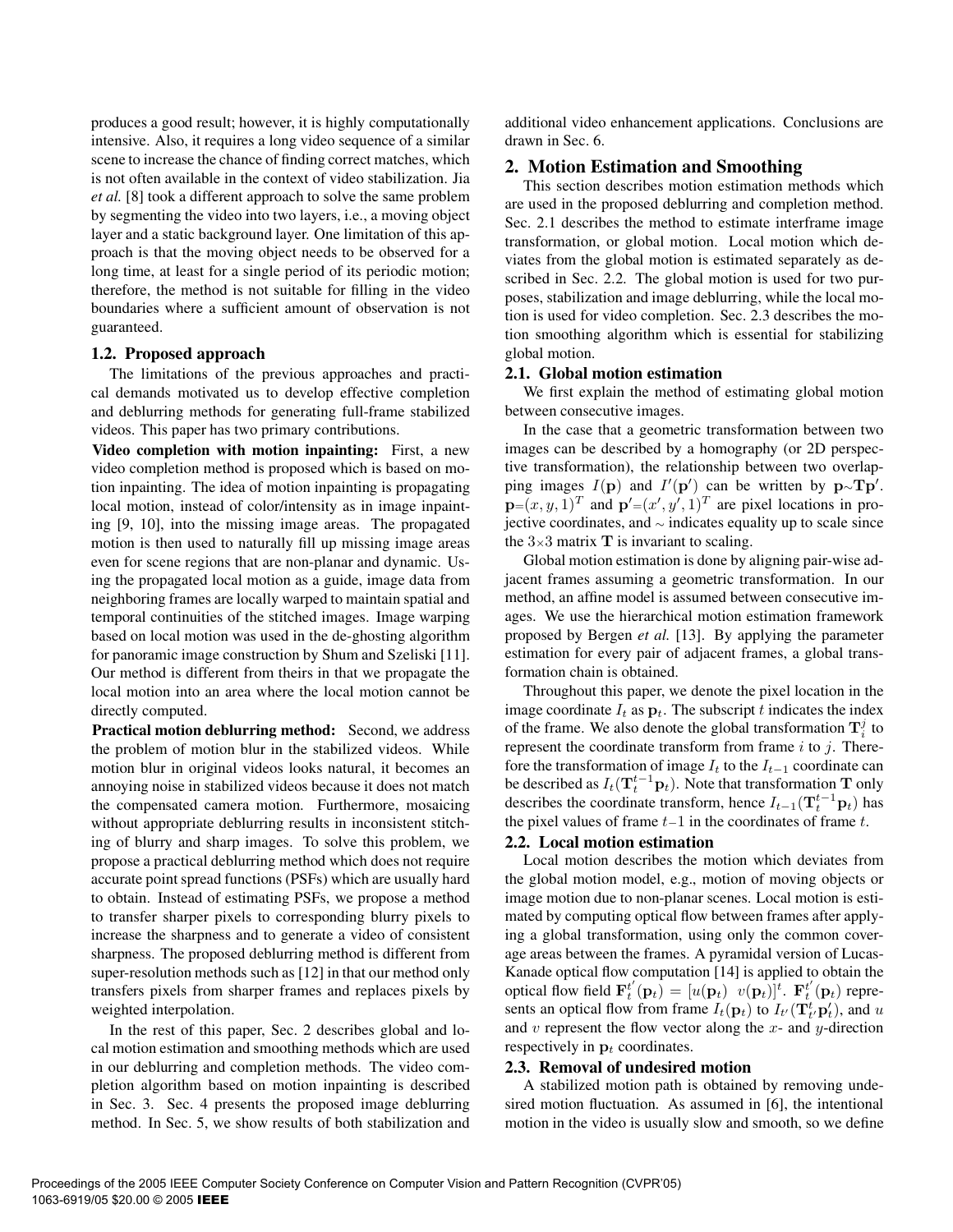

Figure 2: *Illustration of the global transformation chain* **T** defined over the original video frames  $I_i$ , and the transfor*mation from the original path to the smoothed path* **S***. The bottom frame sequence is the motion compensated sequence.*



Figure 3: *Original motion path (dotted line) and smoothed motion path (solid line) with our local displacement smoothing. Translations along X and Y direction are displayed.*

the high frequency component in the global motion chain as the unintentional motion.

Previous motion smoothing methods smooth out the transformation chain itself or the cumulative transformation chain with an anchoring frame. Our method, on the other hand, smoothes *local displacement* in order to accomplish motion smoothing.

When smoothing is applied to the original transformation chain  $\mathbf{T}_0^1 \dots \mathbf{T}_{i-1}^i$  as it is done in prior works, the smoothed transformation chain  $\tilde{\mathbf{T}}_0^1 \dots \tilde{\mathbf{T}}_{i-1}^i$  is obtained. In this case, a motion compensated frame  $I_i'$  is obtained by transforming  $I_i$  with  $\prod_{n=0}^i \mathbf{T}_{n+1}^n \tilde{\mathbf{T}}_n^{n+1}$ . This cascade of the original and smoothed transformation chain often generates accumulation error. In contrast, our method is free from accumulative error because our method locally smoothes displacement from the current frame to the neighboring frames.

Instead of smoothing out the transformation chain along the video, we directly compute the transformation **S** from a frame to the corresponding motion-compensated frame using only the neighouring transformation matrices. We denote the indices of neighboring frames as  $\mathcal{N}_t = \{j | t - k \leq j \leq t + k \}.$ Let's assume that frame  $I_t$  is located at the origin, aligned with the major axes. We can calculate the position of each neighboring frame  $I_s$ , relative to frame  $I_t$ , by the local displacement  $\mathbf{T}_t^s$ . We seek the correcting transformation **S** from the original frame  $I_t$  to the motion-compensated frame  $I'_t$  according to

$$
\mathbf{S}_t = \sum_{i \in \mathcal{N}_t} \mathbf{T}_t^i \star G(k),\tag{1}
$$

where  $G(k) = \frac{1}{\sqrt{2\pi\sigma}} e^{-k^2/2\sigma^2}$  is a Gaussian kernel, and the  $\star$ operator represents convolution, and  $\sigma = \sqrt{k}$  is used. Using the obtained matrices  $S_0, \ldots, S_t$ , the original video frames can be warped to the motion-compensated video frames by

$$
I'_t(\mathbf{p}'_t) \leftarrow I_t(\mathbf{S}_t \mathbf{p}_t). \tag{2}
$$

Fig. 3 shows the result of our motion smoothing method with  $k=6$  in Eq. (1). In the figure, x- and y-translation elements of the camera motion path are displayed. As we can see in the figure, abrupt displacements which are considered to be unwanted camera motion are well reduced by our motion smoothing. The smoothness of the new camera motion path can be controlled by changing  $k$ , with a larger  $k$  yielding a smoother result. We found that annoying high frequency motion is well removed by setting k=6, i.e., about 0.5 *sec* with NTSC.  $k$  can be increased when a smoother video is preferred.

## 3. Video Completion with Motion Inpainting

Our video completion method locally adjusts image mosaics using the local motion field in order to obtain seamless stitching of the mosaics in the missing image areas. At the heart of our algorithm, *motion inpainting* is proposed to propagate the motion field into the missing image areas where local motion cannot be directly computed. The underlying assumption is that the local motion in the missing image areas is similar to that of adjoining image areas. The flow chart of the algorithm is illustrated in Fig. 4. First, the local motion from the neighboring frame is estimated over the common coverage image area. The local motion field is then propagated into missing image areas. Note that unlike prior image inpainting works, we do not propagate color but propagate local motion. Finally, the propagated local motion is used as a guide to locally warp image mosaics to achieve smooth stitching of the mosaics.

Let  $\mathcal{M}_t$  be the missing pixels, or undefined image pixels, in the frame  $I_t$ . We wish to complete  $\mathcal{M}_t$  for every frame t while maintaining visually plausible video quality.

0. Mosaicing with consistency constraint As a first step of video completion, we attempt to cover the static and planar part of the missing image area by mosaicing with an evaluation of its validity. When the global transformation is correct and the scene in the missing image area is static and planar, mosaics generated by warping from different neighboring frames should be consistent with each other in the missing area. Therefore, it is possible to evaluate the validity of the mosaic by testing the consistency of the multiple mosaics which cover the same pixels. We use the variance of the mosaic pixel values to measure the consistency; when the variance is high, the mosaic is less reliable at the pixel. For each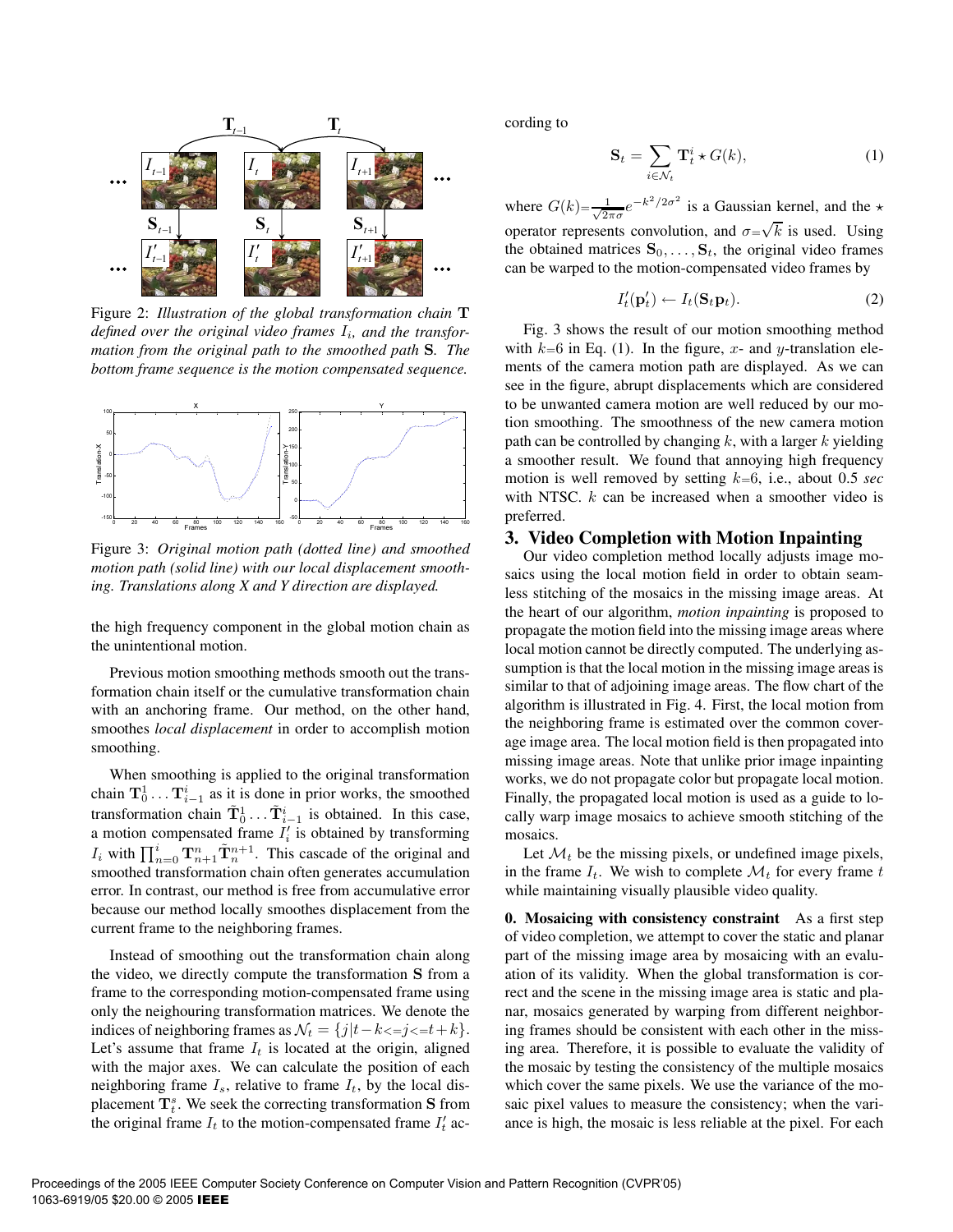

Figure 4: *Video completion. Local motion is first computed between the current frame and a neighboring frame. Computed local motion is then propagated with motion inpainting method. The propagated motion is finally used to locally adjust mosaics.*

pixel  $\mathbf{p}_t$  in the missing image area  $\mathcal{M}_t$ , the variance of the mosaic pixel values is evaluated by

$$
v_t(\mathbf{p}_t) = \frac{1}{n-1} \sum_{t' \in \mathcal{N}_t} \left[ I_{t'}(\mathbf{T}_t^{t'} \mathbf{p}_t) - \overline{I}_{t'}(\mathbf{T}_t^{t'} \mathbf{p}_t) \right]^2, \tag{3}
$$

where

$$
\overline{I}_{t'}(\mathbf{T}_{t}^{t'}\mathbf{p}_{t}) = \frac{1}{n} \sum_{t' \in \mathcal{N}_{t}} I_{t'}(\mathbf{T}_{t}^{t'}\mathbf{p}_{t}), \tag{4}
$$

and  $n$  is the number of neighboring frames. For color images, we use the intensity value of the pixel which is computed by  $0.30R+0.59G+0.11B$  [17]. A pixel  $p_t$  is filled in by the median of the warped pixels only when the computed variance is lower than a predefined threshold  $T$ :

$$
I_t(\mathbf{p}_t) = \begin{cases} \text{median}_{t'}(I_{t'}(\mathbf{T}_t^{t'} \mathbf{p}_t)) & \text{if } v_t < T \\ \text{keep it as missing} & \text{otherwise.} \end{cases}
$$
 (5)

If all missing pixels  $\mathcal{M}_t$  are filled with this mosaicing step, we can skip the following steps and move to the next frame.

1. Local motion computation From this step, each neighboring frame  $I_{t'}$  is assigned a priority to be processed based on its alignment error. Usually, it is observed that the nearer frame shows a smaller alignment error, and thus has a higher processing priority. The alignment error is computed using the common coverage area of  $I_t(\mathbf{p}_t)$  and  $I_{t'}(\mathbf{T}_t^{t'} \mathbf{p}_t)$  by

$$
e_{t'}^t = \sum_{\mathbf{p}_t} |I_t(\mathbf{p}_t) - I_{t'}(\mathbf{T}_t^{t'} \mathbf{p}_t)|.
$$
 (6)

Local motion is estimated by the method described in Sec. 2.2.

2. Motion Inpainting In this step, the local motion data in the known image areas is propagated into the missing image areas. The propagation starts at pixels on the boundary of the missing image area. Using motion values of neighboring known pixels, motion values on the boundary are defined,



Figure 5: *Motion inpainting. Motion field is propagated on the advancing front* ∂M *into* M*. The color similarities between*  $\mathbf{p}_t$  *and its neighbors*  $\mathbf{q}_t$  *are measured in the neighboring frame*  $I_{t'}$  *after warped by local motion of*  $q_t$ *, and they are used as weight factors for the motion interpolation.*

and the boundary gradually advances into the missing area  $\mathcal{M}$ until it is completely filled as illustrated in Fig. 5.

Suppose  $\mathbf{p}_t$  is a pixel in a missing area M. Let  $\mathcal{H}(\mathbf{p}_t)$ be the pixels of the neighborhood of  $\mathbf{p}_t$ , that already has a defined motion value by either the initial local motion computation or prior extrapolation of motion data. The motion value for pixel  $\mathbf{p}_t$  is generated by a weighted average of the motion vectors of the pixels  $\mathcal{H}(\mathbf{p}_t)$ :

$$
\mathbf{F}_{t}^{t'}(\mathbf{p}_{t}) = \frac{\sum_{\mathbf{q}_{t} \in \mathcal{H}(\mathbf{p}_{t})} w(\mathbf{p}_{t}, \mathbf{q}_{t}) \mathbf{F}_{t}^{t'}(\mathbf{q}_{t})}{\sum_{\mathbf{q}_{t} \in \mathcal{H}(\mathbf{p}_{t})} w(\mathbf{p}_{t}, \mathbf{q}_{t})},
$$
(7)

where  $w(\mathbf{p}_t, \mathbf{q}_t)$  determines the contribution of the motion value of  $\mathbf{q}_t \in \mathcal{H}(\mathbf{p}_t)$  to pixel  $\mathbf{p}_t$ . We use color similarity (or intensity similarity in the case of grayscale videos) as a measurement for motion similarity, assuming that neighboring pixels of similar colors belong to the same object in the scene, and thus they will likely move in a similar motion. Since the color of pixel  $\mathbf{p}_t$  is unknown in frame  $I_t$ , we use the neighboring frame  $I_t$  for the estimation of  $w(\mathbf{p}_t, \mathbf{q}_t)$ . As illustrated in Fig. 5,  $q_t$  are first located in the neighboring image  $I_{t'}$  using  $q_t$  and their local motion. Using the geometric relationship between  $\mathbf{q}_t$  and  $\mathbf{p}_t$ ,  $\mathbf{p}_{t'}$  are tentatively determined in  $I_{t'}$ . Using  $\mathbf{p}_{t'}$  and  $\mathbf{q}_{t'}$ , we measure the color similarity by  $w(\mathbf{p}_t, \mathbf{q}_t)=1/{\text{ColorDistance}(I_{t'}(\mathbf{p}_{t'}), I_{t'}(\mathbf{q}_{t'})) + \epsilon},$ where  $\epsilon$  is a small value for avoiding division by zero. In this way, the weight factor is computed using the color similarity, and the motion value computed by Eq.  $(7)$  is assigned to  $\mathbf{p}_t$ . We are currently using the  $l^2$ -norm for the color difference in RGB space for the sake of computation speed, but a different measure could alternatively be used.

The actual scanning and composition in the missing area  $M$  is done using the Fast Marching Method (FMM) [18] as described by [19] in the context of image inpainting. Let  $\partial M$ be the group of all boundary pixels of missing image area  $M$  (pixels which have a defined neighbor). Using FMM, we are able to visit each undefined pixel only once, starting with pixels of  $\partial M$ , and advancing the boundary inside M until all undefined pixels are assigned motion values as shown in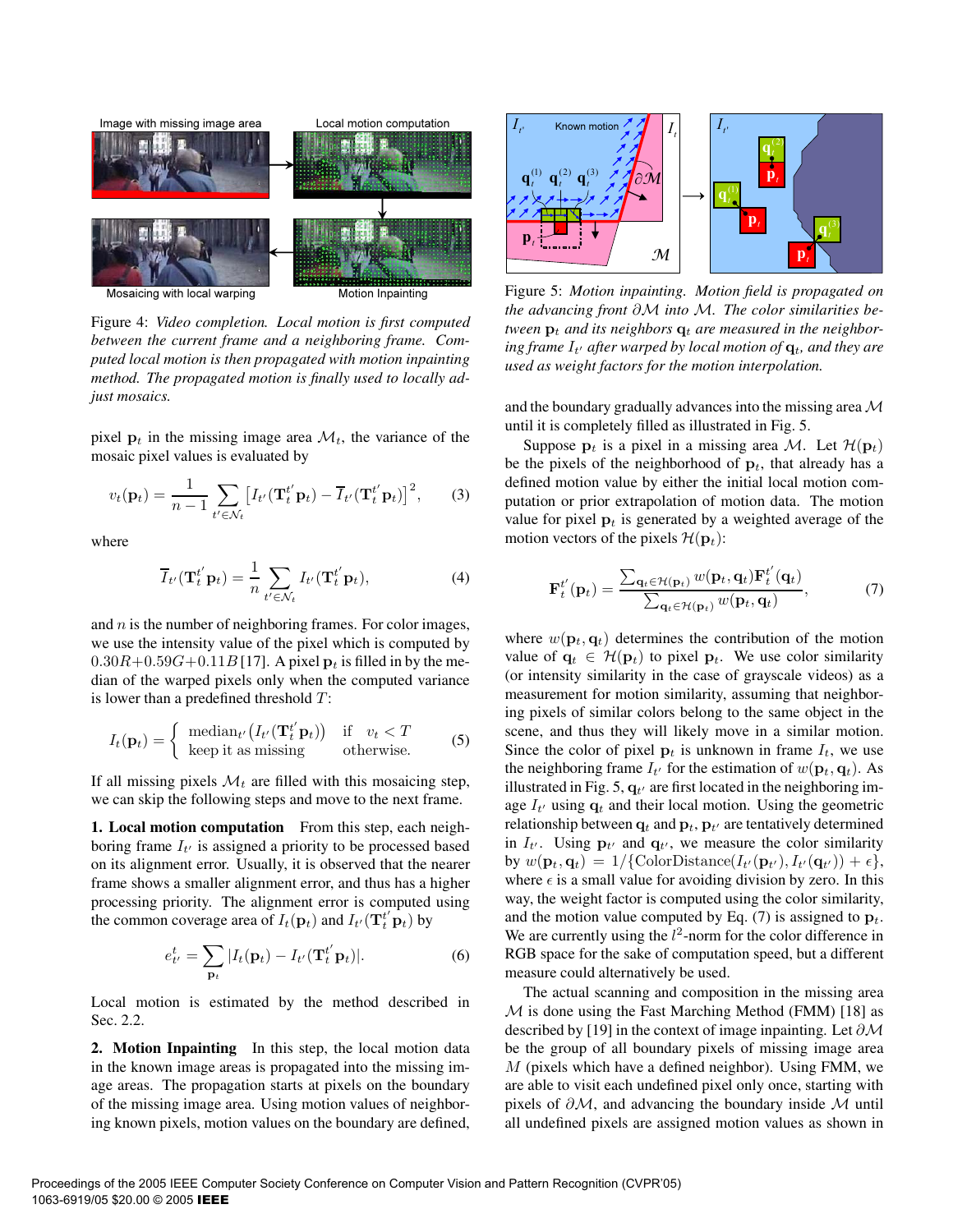Fig. 5. The pixels are processed in ascending distance order from the initial boundary ∂M, such that pixels close to the known area are filled first. The result of this process is a smooth extrapolation of the local motion flow to the undefined area in a manner that preserves object boundaries with color similarity measure.

3. Mosaicing with local warping Once the optical flow field in the missing image area  $\mathcal{M}_t$  is obtained, we use it as a guide to locally warp  $I_{t'}$  in order to generate a smooth mosaic even including moving objects.

$$
I_t(\mathbf{p}_t) \leftarrow I_{t'}(\mathbf{T}_t^{t'}(\mathbf{F}_t^{t'} \mathbf{p}_t)).
$$
\n(8)

If some missing pixels still exist in  $I_t$ , the algorithm goes back to Step 1 and uses the next neighboring frame.

After the loop of Steps 1∼3, usually all missing pixels are filled; however, it is possible that there still remain missing image pixels which are not covered by warped mosaics. Such image areas are considered to be small; therefore, we simply apply a blur filter to fill up the areas. Richer methods such as non-parametric sampling [20, 7] or diffusion methods can also be used to produce higher quality completion than blurring, with additional computational cost.

### 4. Image Deblurring

After stabilization, motion blur which is not associated to the new motion of the video becomes a noticeable noise that needs to be removed. As mentioned in Sec. 1, it is usually difficult to obtain accurate PSFs from a free-motion camera; therefore, image deblurring using deconvolution is unsuitable for our case. In order to sharpen blurry frames without using PSFs, we developed a new interpolation-based deblurring method. The key idea of our method is transferring sharper image pixels from neighboring frames to corresponding blurry image pixels.

Our method first evaluates the "relative blurriness" of the image which represents how much of the high frequency component has been removed from the frame in comparison to the neighboring frames. Image sharpness, which is the inverse of blurriness, has been long studied in the field of microscopic imaging where accurate focus is essential [15, 16]. We use the inverse of the *sum of squared gradient measure* to evaluate the relative blurriness because of its robustness to image alignment error and computational efficiency. By denoting two derivative filters along the  $x$ - and  $y$ -directions by  $f_x$  and  $f_y$  respectively, the blurriness measure is defined by

$$
b_t = \frac{1}{\sum_{\mathbf{p}_t} \left\{ \left( (f_x \star I_t)(\mathbf{p}_t) \right)^2 + \left( (f_y \star I_t)(\mathbf{p}_t) \right)^2 \right\}}.
$$
(9)

This blurriness measure does not give an absolute evaluation of image blurriness, but yields relative image blurriness among similar images when compared to the blurriness of other images. Therefore, we restrict the measure to be used in a limited number of neighboring frames where significant



Figure 6: *The result of image deblurring. Top of the image pairs: original blurry images, bottom: deblurred images with our method.*

scene change is not observed. Also, the blurriness is computed using a common coverage area which is observed in all neighboring frames. Relatively blurry frames are determined by examining  $b_t/b_{t'}, t' \in \mathcal{N}_t$ , e.g., when  $b_t/b_{t'}$  is larger than 1, frame  $I_{t'}$  is considered to be sharper than frame  $I_t$ .

Once relative blurriness is determined, blurry frames are sharpened by transferring and interpolating corresponding pixels from sharper frames. To reduce reliance on pixels where a moving object is observed, a weight factor which is computed by a pixel-wise alignment error  $E_t^t$  from  $I_{t'}$  to  $I_t$ is used:

$$
E_{t'}^{t}(\mathbf{p}_t) = |I_{t'}(\mathbf{T}_t^{t'} \mathbf{p}_t) - I_{t}(\mathbf{p}_t))|.
$$
 (10)

High alignment error is caused by either moving objects or error in the global transformation. Using the inverse of pixelwise alignment error  $E$  as a weight factor for the interpolation, blurry pixels are replaced by interpolating sharper pixels. The deblurring can be described by

$$
\hat{I}_t(\mathbf{p}_t) = \frac{I_t(\mathbf{p}_t) + \sum_{t' \in \mathcal{N}} w_{t'}^t(\mathbf{p}_t) I_{t'}(\mathbf{T}_t^{t'} \mathbf{p}_t)}{1 + \sum_{t' \in \mathcal{N}} w_{t'}^t(\mathbf{p}_t)}
$$
(11)

where  $w$  is the weight factor which consists of the pixel-wise alignment error  $E_{t'}^t$  and relative blurriness  $b_t/b_{t'}$ , expressed as

$$
w_{t'}^t(\mathbf{p}_t) = \begin{cases} 0 & \text{if } \frac{b_t}{b_{t'}} < 1\\ \frac{b_t}{b_{t'}} \frac{\alpha}{E_{t'}^t(\mathbf{p}_t) + \alpha} & \text{otherwise.} \end{cases}
$$
(12)

 $\alpha \in [0,\infty]$  controls the sensitivity on the alignment error, e.g., by increasing  $\alpha$ , the alignment error contributes less to the weight. As it is seen in the weighting factor defined in Eq. (12), the interpolation uses only frames which are sharper than the current frame.

Fig. 6 shows the result of our deblurring method. As we can see in the figure, blurry frames in the top row are well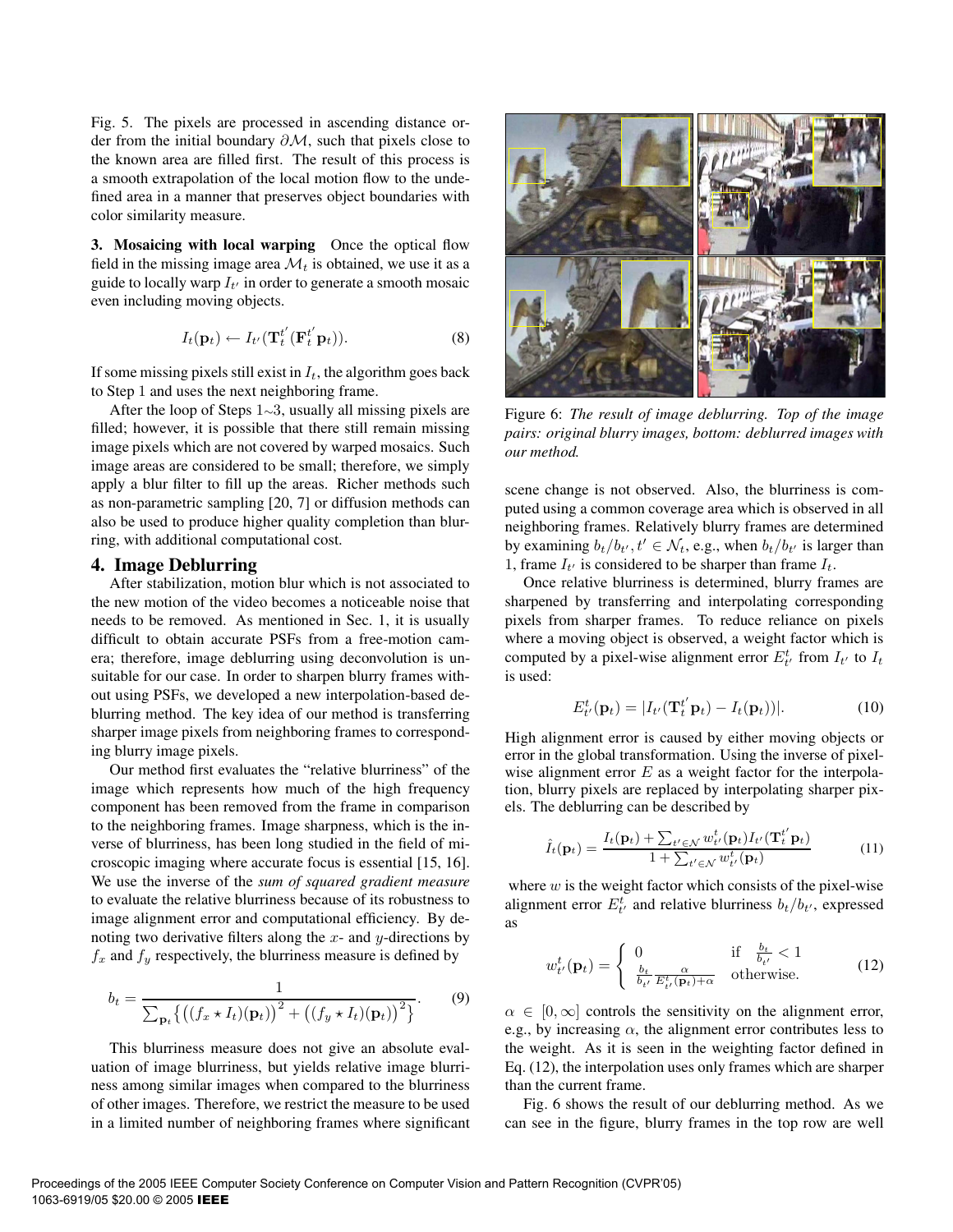

Figure 7: *Result of video stabilization. Top row: Original input sequence, middle row: stabilized sequence which still has missing image areas, and bottom row: stabilized and completed sequence. The grid is overlaid for better visualization.*

sharpened in the bottom row. Note that since our method considers the pixel-wise alignment error, moving objects are well preserved without yielding ghost effects, which are often observed with simple frame interpolation methods.

#### 5. Results

To evaluate the performance of the proposed method, we have conducted extensive experiments on 30 video clips (about 80 minutes in total) to cover different type of scenes. We set the number of neighboring frames to be  $2k=12$ throughout the motion smoothing, deblurring, and completion. The computation speed of our current research implementation is about 2 frames per second for a video of size  $720\times480$  with a Pentium4 2.8 GHz CPU without any hardware acceleration. We show the result of video completion in Sec. 5.1. We also show practical applications of our video completion method in Sec. 5.2.

# 5.1. Video completion results

In our experiment, a  $5\times 5$  size filter h is used to perform motion inpainting. In Fig. 7, the result of video stabilization and completion is shown. The top row shows the original input images, and the stabilized result is in the middle row which contains a significant amount of missing image areas. The missing image areas are naturally filled in with our video completion method as shown in the bottom row.

Fig. 8 shows a comparison result. (a) shows the result of our method, and the result of direct mosaicing is shown in (b). As we can see clearly in (b), the mosaicing result looks jaggy on the moving object (since multiple mosaics are used), while our result (a) looks more natural and smoother.

In a synthetic example (Fig. 9), a missing image area is created in one of the input images as shown in the top-middle image, and the video completion method is applied. The bottom row, from left to right, shows (a) the result of our method, (b) the ground truth and (c) the result of direct mosaicing. Our result looks quite similar to the ground truth while the



Figure 8: *Comparison of completion results. (a) Our method and (b) Mosaicing.*

mosaicing method yields noticeable artifacts on the moving sphere.

Fig. 10 shows our video completion results over different scenes. The top-left pair of images shows a successful result in a scene containing a fast moving plane. The top-right pair shows the case of a non-planar scene, and in the left-bottom pair, an ocean wave is naturally composited with our method. Similar to Fig. 8(a), our method accurately handles local motion caused by either moving objects or non-planar scenes.

### 5.2. Other video enhancement applications

In addition to video stabilization, the video completion and deblurring algorithms we developed in this paper can also be used in a range of other video enhancement applications. We show two interesting ones here: sensor dust removal from a video, caused by dirt spots on the video lens or broken CCD, and overlaid text/logo removal. They can be considered as a problem of filling up specific image areas which are marked as missing. This can be naturally applied to time-stamp removal from a video. In particular, when a stabilizing process is applied to a video, it is essential to remove these artifacts from the video since they become shaky in the final stabilized video. In this experiment we manually marked artifacts as missing image areas. The missing image areas are then filled up by our video completion method.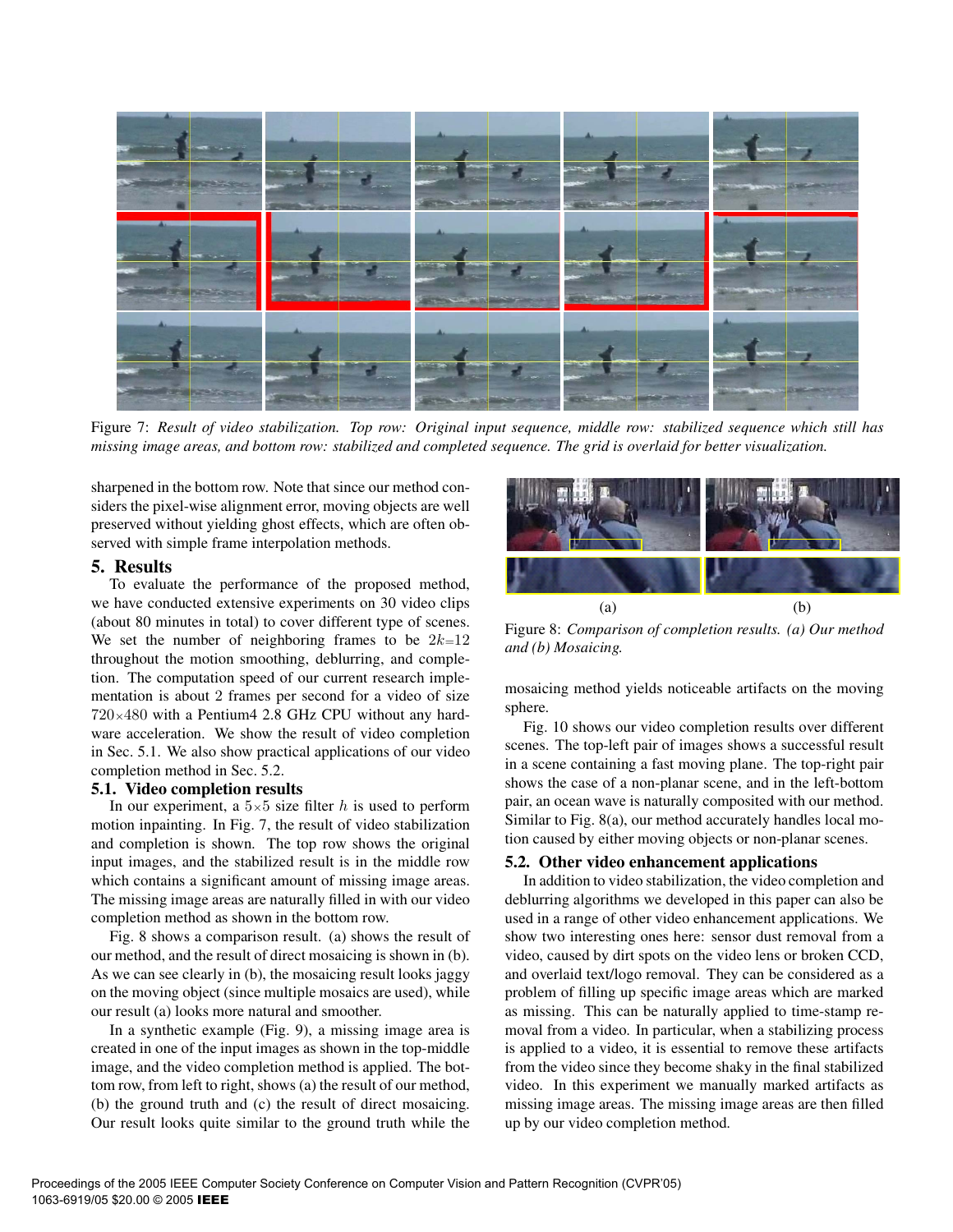

Figure 10: *Result of video completion over different types of scenes. In each pair, left image is the stabilized image with missing image area (filled in by red), and right image is the completion result.*



Figure 9: *Result of video completion over a synthetic scene. Top row: input image sequence. White area in the middle image shows the missing image area. Bottom row: (a) result of our method, (b) ground truth and (c) the result of mosaicing.*

Fig. 11 shows the result of sensor dust removal. The left image is a frame from the original sequence, and circles indicate the spots on the lens. The resulting video frames are free from these dirt spots as they are filled up naturally as shown in the right image. Fig. 12 shows the result of text removal from a video. The first row shows the original sequence, and some text is overlaid in the second row. Marking the text areas as missing image areas, our video completion method is applied. The bottom row shows the result of the completion. The result looks almost identical to the original images since the missing image areas are naturally filled up. The absolute intensity difference of the original and result images is taken in Fig. 13(d). The result image is not identical to the original image; however, the difference is small, and more importantly, visual appearance is well preserved.

#### 6. Discussion

We have proposed video completion and deblurring algorithms for generating full-frame stabilized videos. A new efficient completion algorithm based on motion inpainting is proposed. Motion inpainting propagates motion into miss-



Figure 11: *Sensor dust removal. Left: Spots on the camera lens are visible in the original video. Right: The spots are removed from the entire sequence by masking out the spot areas and applying our video completion method.*

ing image areas, and the propagated motion field is then used to seamlessly stitch image mosaics. We have also proposed a practical deblurring algorithm which transfers and interpolates sharper pixels of neighboring frames instead of estimating PSFs. The proposed completion method implicitly enforces spatial and temporal consistency supported by motion inpainting. Spatial smoothness of the constructed mosaics is indirectly guaranteed by the smoothness of the extrapolated optical flow. Also, temporal consistency on both static and dynamic areas is given by optical flow from the neighboring frames. These properties make the resulting videos look natural and coherent.

Our method strongly relies on the result of global motion estimation which may become unstable, e.g., when a moving object covers large amount of image area. We are using a robust technique to eliminate outliers; however, it fails when more than half the area of the image is occluded by a moving object. Local motion estimation also has limitations, and may generate wrong results for very fast moving objects. As a result, mosaics might not be warped correctly.

The proposed method has been tested on a wide variety of video clips to verify its effectiveness. In addition, we have demonstrated the applicability of the proposed method for practical video enhancement by showing sensor dust removal and text removal results.